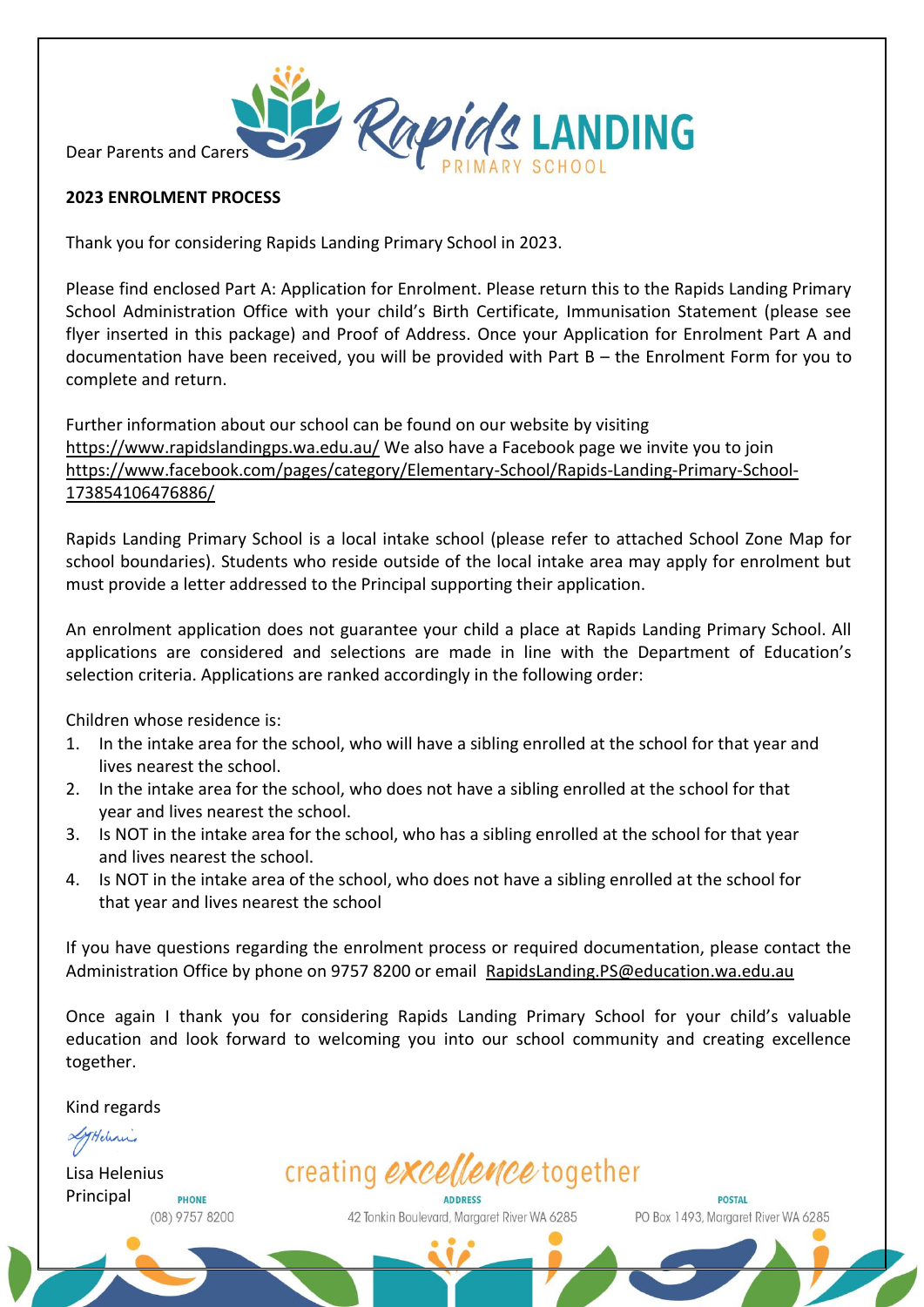



# **Starting or moving schools** immunisation records

What do I have to do when my child

When your child starts school, you need to give<br>the school their Australian immunisation registe

Your child's school needs this, so if any children<br>are not fully immunised they can protect them

For a motion inserts they are not fully immunised they can protect them<br>they telling them to stay away from school if there<br>is an outbreak of some diseases.

starts school?

(AIR) history statement.

#### Why is immunisation important?

ases, like measles and mumps, can<br>rious for children, and other people in the munity

In places where people are in close contact, like<br>school, diseases can spread fast.

Help protect your child by making sure they<br>have had all their immunisations.

healthywa.wa.gov.au/immunisation

#### What is an AIR history statement?

An AIR history statement is a record of your child's immunisation history.

A copy of your statement is posted to you when vour child:

. completes their early childhood immunisation schedule.

#### How do I get a copy of my child's AIR history statement?

You can ask for a statement at any time by:

- phoning the AIR on 1800 653 809 visiting your local Medicare centre
- (Department of Human Services Centre) using your Medicare online account through
- myGov (https://my.gov.au) using the Express Plus Medicare mobile app (https://www. humanservices.gov.au/customer/services/ express-plus-mobile-apps).

#### What if my child was not born in Australia?

If your child was born overseas and is not registered on the AIR you should give your child's immunisation record to an immunisation provider (GP or child health clinic) and ask<br>them to forward your child's overseas records to AIR to ensure you get an AIR statement for future use.

#### What if I have not immunised my child for medical or other reasons?

If you have not immunised your child for any reason, you still need to give the school an AIR certificate which says your child has not had any immunisations.

Call AIR on 1800 653 809 for more information.

#### When do I need to give the school my child's immunisation history?

Whenever your child starts at a new school, the law says that you must give the school your child's immunisation records. This includes:

. enrolling your child at secondary school every time your child changes school.

#### What if I change address?

If you change address, please inform your doctor, the school or community nurse and Medicare. This will help ensure that you can be contacted with immunisation updates if required.

#### Contacts

**Australian Immunisation** Register (AIR) Phone: 1800 653 809

**Central Immunisation Clinic** Phone: 9321 1312

8.30am-4.30pm weekdays **Your local doctor** 

Your local community health centre, hospital or public health unit www.healthywa.wa.gov.au/publichealthunits

**HealthDirect Australia** 

Phone: 1800 022 222

#### **More information**

**Department of Health** www.healthywa.wa.gov.au/immunisation



This document can be made available in alternative formats on request for a person with disability.

Produced by Communicable Disease Control Directorate © Department of Health 2016

Copyright to this material is vested in the State of Western Supervisor and an experimental control and the study, research, and the purposes of private study, research, criticism or review, as permitted under the provision of the Copyright Act 1968, no part may be reproduced or refor any purposes whatsoever without written permission of<br>the State of Western Australia.

. enrolling your child at kindy or pre-primary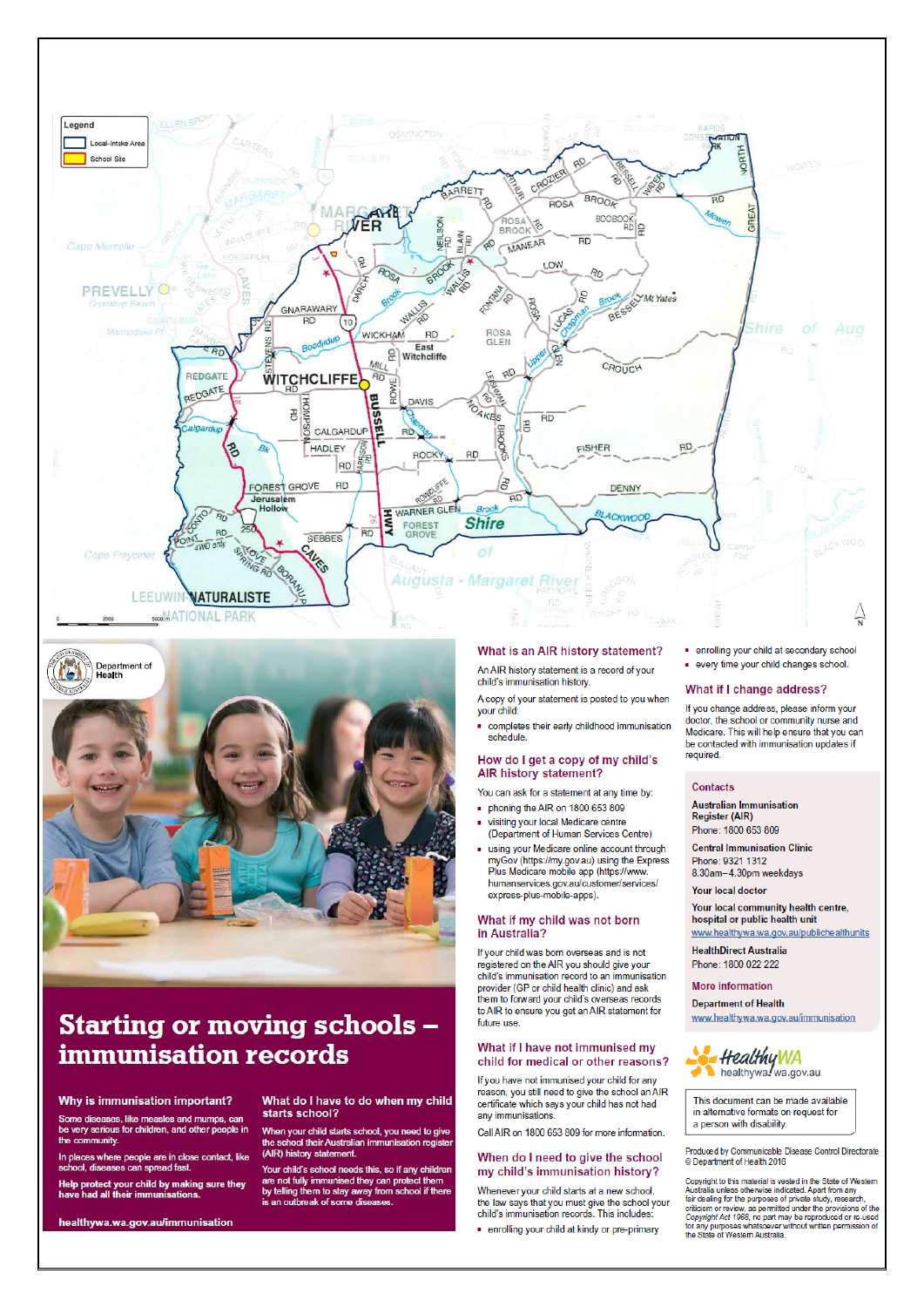# **ENROLMENT PACK (PART A)**

# **APPLICATION FOR ENROLMENT**

# *(For enrolment in a Western Australian Public School)*

**The form is to be completed in English. If you need help including translation and interpreting services, please ask the school staff about assistance available through the Statewide Services Resource and Information Centre - English as an Additional Language or Dialect (EAL/D) Program. Website:<http://det.wa.edu.au/curriculumsupport/eald/detcms/portal/>**

# **Parent information about applying to enrol in a Western Australian public school**

Thank you for your interest in applying to enrol your child in a Western Australian public school.

Enrolment in a public school is a two-step process and Rapids Landing Primary School requires the following process:

# *Step 1***: Enrolment Pack Part A – Application for Enrolment** Parents lodge an *Application for Enrolment Form* with the school (attached within this pack).

*Step 2***: Enrolment Pack Part B – Enrolment (includes Parent information about enrolment in a Western Australian public school and the Enrolment Form)** If your child is eligible for enrolment, you will be provided with *Parent information about enrolment* in a Western Australian public school and you will be required to complete an *Enrolment Form* for Rapids Landing Primary School.

The school will notify you of the results of your application as soon as possible. The information you have provided will be used by the school once eligibility is confirmed.

Documentary evidence, including court orders relating to your child, may be required to support information supplied. Principals may consult with the Education Regional Office where sufficient evidence has not been supplied. All official records must be in the child's **legal** name. The use of a preferred name may be possible for informal communications.

It is highly recommended not to purchase items such as uniforms until you receive confirmation of enrolment.

The Department's *Enrolment Policy* can be found at [http://www.det.wa.edu.au/policies.](http://www.det.wa.edu.au/policies)

## **Who can enrol a child?**

Enrolment applications can be lodged by:

- 1. Parents, defined in the *School Education Act 1999* as persons who at law have responsibility for the long term care, welfare and development of the child; or their day-to-day care, welfare and development;
- 2. Independent minors; and
- 3. Persons aged 18 years or older who may apply on their own behalf.

The school may require documentary evidence in support of the application. A person with proper authority to make the application must provide the required information. The school is not required to determine whether another parent or person with authority concurs with the the application or the information included in it.

If there is a dispute between parents or authorised persons about the enrolment or one party requests or has enrolled the child at a different school, then the schools involved should endeavour to maintain the original enrolment and continuity of the child's schooling unless it is clearly not in the child's educational interests to do so, is not possible, or has been determined otherwise by a court. For further information see Frequently Asked Questions (FAQs) in the Enrolment Policy, under Related Information).

## **Who can be enrolled?**

Permanent Australian residents and those children holding an approved visa subclass are entitled to be enrolled, although not necessarily at a particular school unless the school has a 'local-intake area' (refer section **Applications to local-intake schools (compulsory years of schooling)** below). Those overseas students who do not have an entitlement to enrol in a public school may be enrolled on a full fee paying basis under conditions which the school will outline.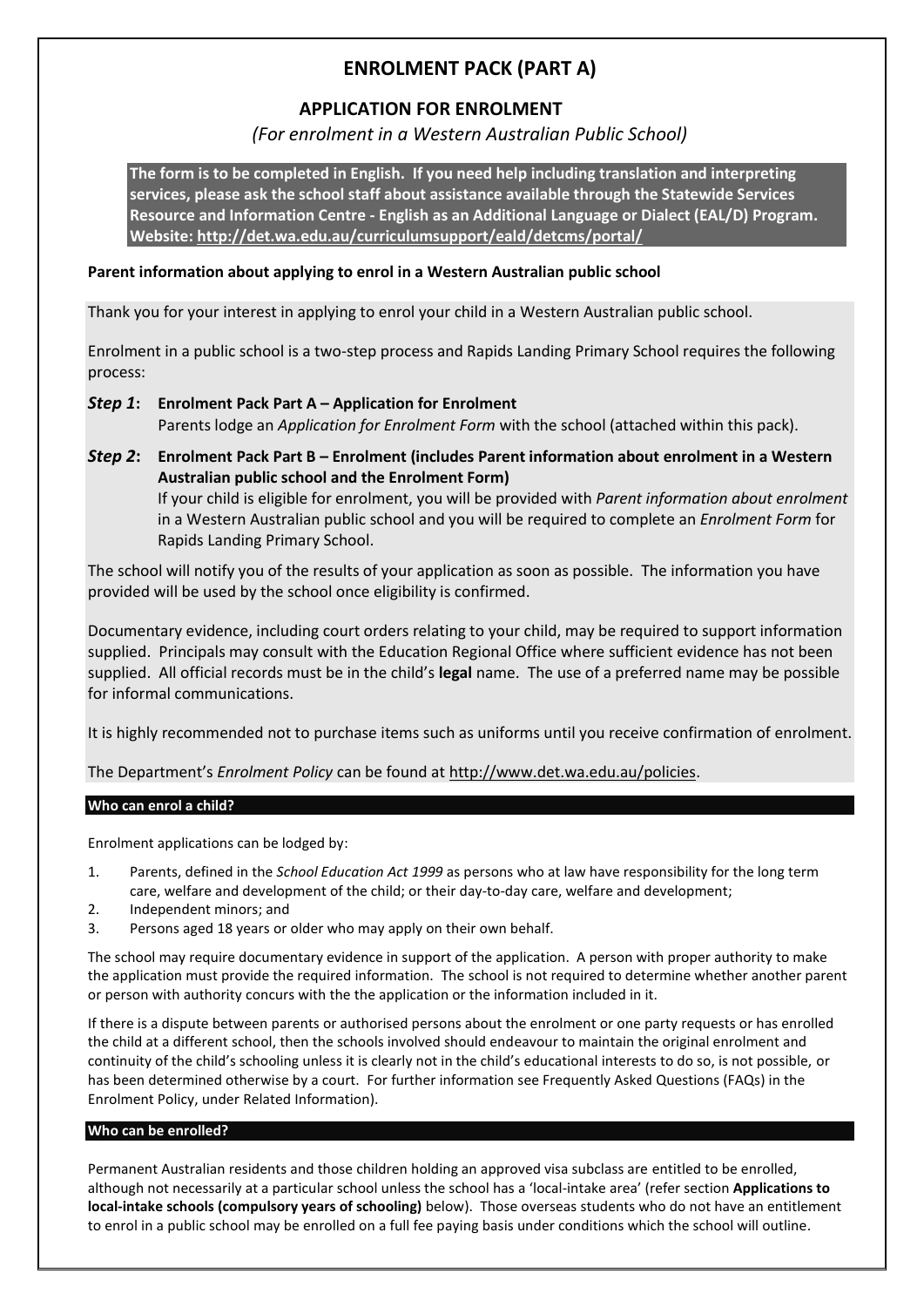In establishing a usual place of residence, the *Residential Parks (Long-stay Tenants) Act 2006* recognises any agreement conferring the right to occupy premises for a fixed term of three months or longer. Short term residential arrangements can be accepted in cases such as recent arrival in the State, residence in boarding houses and caravan parks, or homelessness.

Schools may not enrol children who are:

- 1. receiving home education; or
- 2. applying to enrol at another school; or
- 3. enrolled at another Kindergarten (public or private), unless transferring.

From 22 July 2019, Kindergarten children must meet the new immunisation requirements before they can enrol at a school, community kindergarten or day care program. This change will assist to better protect young and vulnerable children and the wider community from vaccine preventable diseases. Parents applying to enrol their children in Kindergarten programs are encouraged to ensure their children's immunisation is 'up-to-date' to avoid their application for enrolment being declined.

The principal may consider whether a child may attend for a short period (s 75(2) *School Education Act 1999*) and may consult with the school in which the student is already enrolled before a decision about attending is made. Attendance for more than four weeks requires that the student relinquish enrolment at the school in which the student is already enrolled.

## **Where can students be enrolled?**

The enrolment requirements differ from school to school. Local-intake schools have a designated geographical area from which enrolments are taken. Local-intake schools must accept all applicants from within their defined area, subject to residential qualifications. Non local-intake schools may receive applications but not necessarily enrol all applicants (see below for further advice on applications to non local-intake schools). Rapids Landing Primary School is a local-intake school.

If you are unsure whether the school you applied for has local-intake status, you may check the *Declaration of Local-Intake Areas for Schools* on the Department's policies website a[t http://www.det.wa.edu.au/policies,](http://www.det.wa.edu.au/policies) (Browse via A-Z document list). Further information is available from the *Enrolment* **policy/Enrolment Procedures/Local-intake area schools**, or contact either the principal of the school or the Coordinator Regional Operations at the local Education Regional Office.

## **Applications to local-intake schools (compulsory years of schooling)**

Where the school has a local-intake area, an eligible child whose place of residence is within that area is guaranteed enrolment in the compulsory years of schooling (Pre-primary to Year 12).

Children whose usual place of residence is not in the local-intake area are accommodated where possible. If the school has further capacity to accommodate children from outside the local-intake area, after making provision for local-intake area needs, the following selection criteria are to be applied in considering applications for enrolment:

| <b>First Priority</b>                                                    | <b>Second Priority</b>                                                                                                                                                        | <b>Third Priority</b>                                                                                                                                                              |
|--------------------------------------------------------------------------|-------------------------------------------------------------------------------------------------------------------------------------------------------------------------------|------------------------------------------------------------------------------------------------------------------------------------------------------------------------------------|
| Child qualifying for an<br>approved specialist<br>program for that year. | Child who has a sibling also enrolled at<br>the school in the current year, (other<br>than siblings enrolled in specialist<br>programs), and who lives nearest the<br>school. | Child who does not have a sibling<br>enrolled at the school in the current year,<br>or who has a sibling enrolled in a<br>specialist program, and who lives nearest<br>the school. |

## **Applications to local-intake schools (pre-compulsory years of schooling)**

Students in the pre-compulsory year of schooling (Kindergarten) will be offered a place subject to meeting the immunisation requirements for enrolment. The following selection criteria are to be applied in considering applications for enrolment:

| <b>First Priority</b>        | <b>Second Priority</b>    | <b>Third Priority</b>     | <b>Fourth Priority</b>    |
|------------------------------|---------------------------|---------------------------|---------------------------|
| Child residing in the local- | Child in the local-intake | Child not residing in the | Child not residing in the |
| intake area who has a        | area who does not have a  | local-intake area who has | local-intake area who     |
| sibling enrolled at the      | sibling enrolled at the   | a sibling enrolled at the | does not have a sibling   |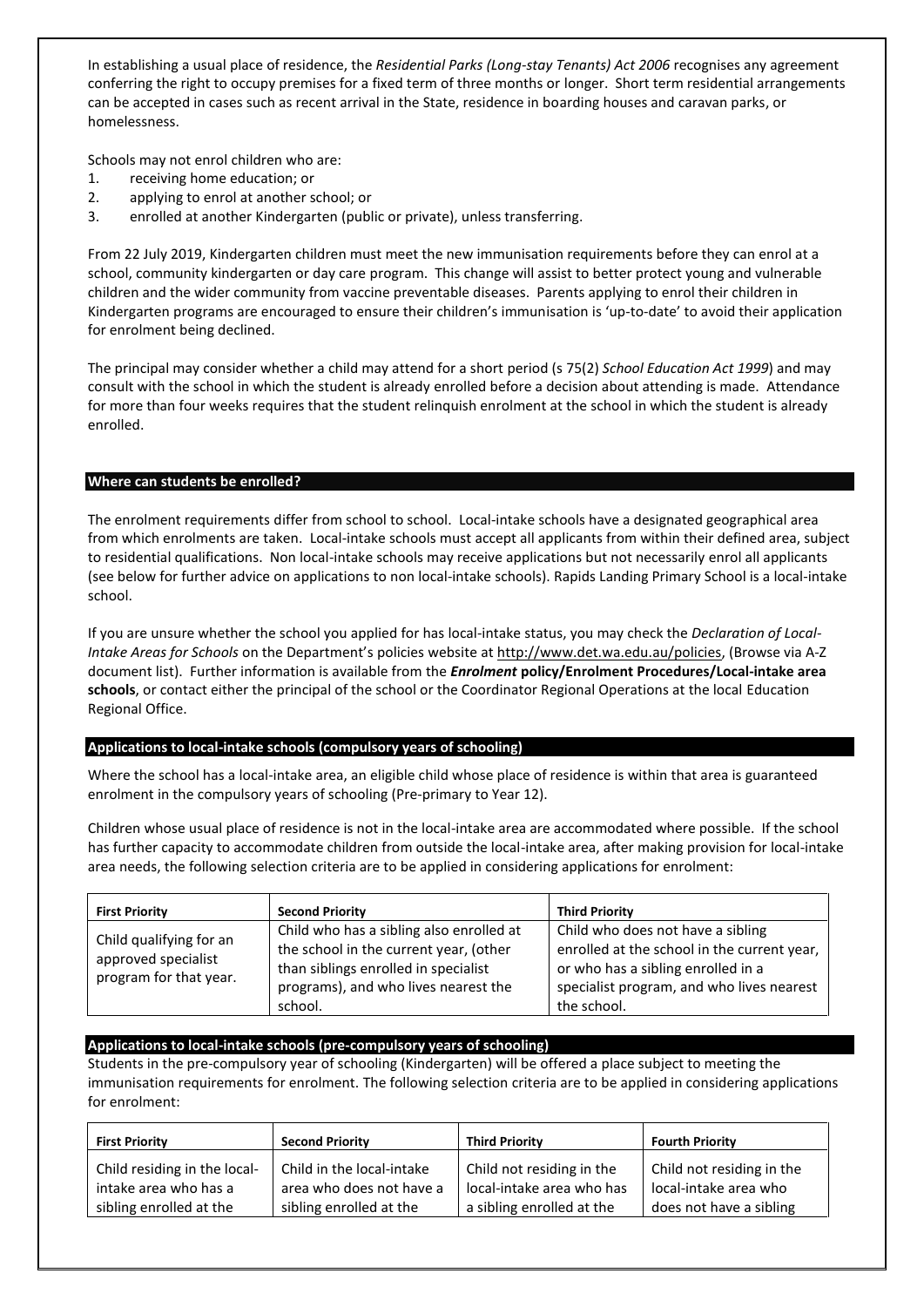| school in the current year, | school in the current year, | school in the current year, I enrolled at the school in, |                             |
|-----------------------------|-----------------------------|----------------------------------------------------------|-----------------------------|
| and who lives nearest the   | and who lives nearest the   | l and who lives nearest the                              | l and who lives nearest the |
| school.                     | school.                     | school.                                                  | school.                     |

#### **Applications to non-local-intake schools (pre-compulsory and compulsory)**

Where the school does not have a local-intake area and the number of applications exceeds the number of places available, the child living nearest to the school will be given priority. Parents applying to enrol their children in specialist programs and siblings of children already enrolled at the school do not have priority over those children living nearest the school. That is, proximity to the school is the only criterion to be used in non local-intake schools.

#### **Lodging Applications and Enrolment Forms from local-intake area students**

Families residing in the local-intake area may lodge the Application for Enrolment Form and the Enrolment Form concurrently, with the agreement of the school.

#### **Applications for starting school and for the first year of secondary school**

Parents are encouraged to apply by the closing date in the year prior to attending, even if the child is of compulsory school age (Pre-primary to Year 12) and is guaranteed a place in the local school. This assists schools with planning.

For children of compulsory school age wishing to enrol at a school that is not the local school the closing date for applications for the first round of offers is the first Friday in Term 3 of the previous year.

For children starting in Kindergarten the closing date for applications for the first round of offers is the first Friday in Term 3 of the previous year.

Applications may still be made after this date and will be considered on a case by case basis, in accordance with the Department of Education's *Enrolment Policy* which can be found a[t http://www.det.wa.edu.au/policies.](http://www.det.wa.edu.au/policies)

#### **Requested documentation**

You will be asked to show:

- $\Box$  Your child's Birth Certificate (original or certified copy) or birth extract or equivalent identity documents;
- $\Box$  Your child's Australian Immunisation Register (AIR) Immunisation History Statement:
- $\Box$  Proof of your child's usual place of residence: for example, utilities account, lease agreement, ownership of the property, driver's licence, statutory declaration;
- $\Box$  Copies of any Family Court or other court orders, and
- $\Box$  Visa details (if applicable).

You will need to provide evidence of your child's current immunisation status when you lodge an application to enrol. You can provide one of the following:

- Australian Immunisation Register (AIR) Immunisation History Statement that is not more than two months old; or
- Australian Immunisation Register (AIR) Immunisation History Form for children on a catch up schedule that is not more than six months old; or
- Immunisation Certificate issued by the Chief Health Officer.

Other immunisation documents are no longer accepted.

Once the application has been accepted, you will be required to complete an Enrolment Form and submit it to the school (refer to the Enrolment Pack Part B – Enrolment). If your Application for Enrolment is not accepted, you will be advised in writing within three weeks of the advertised closing date for applications.

#### **Eligibility to enrol in a particular school**

The only guaranteed place in a public school is if you live in the local-intake area of that school. Enrolment in a particular primary school does not guarantee a place at a specific secondary school.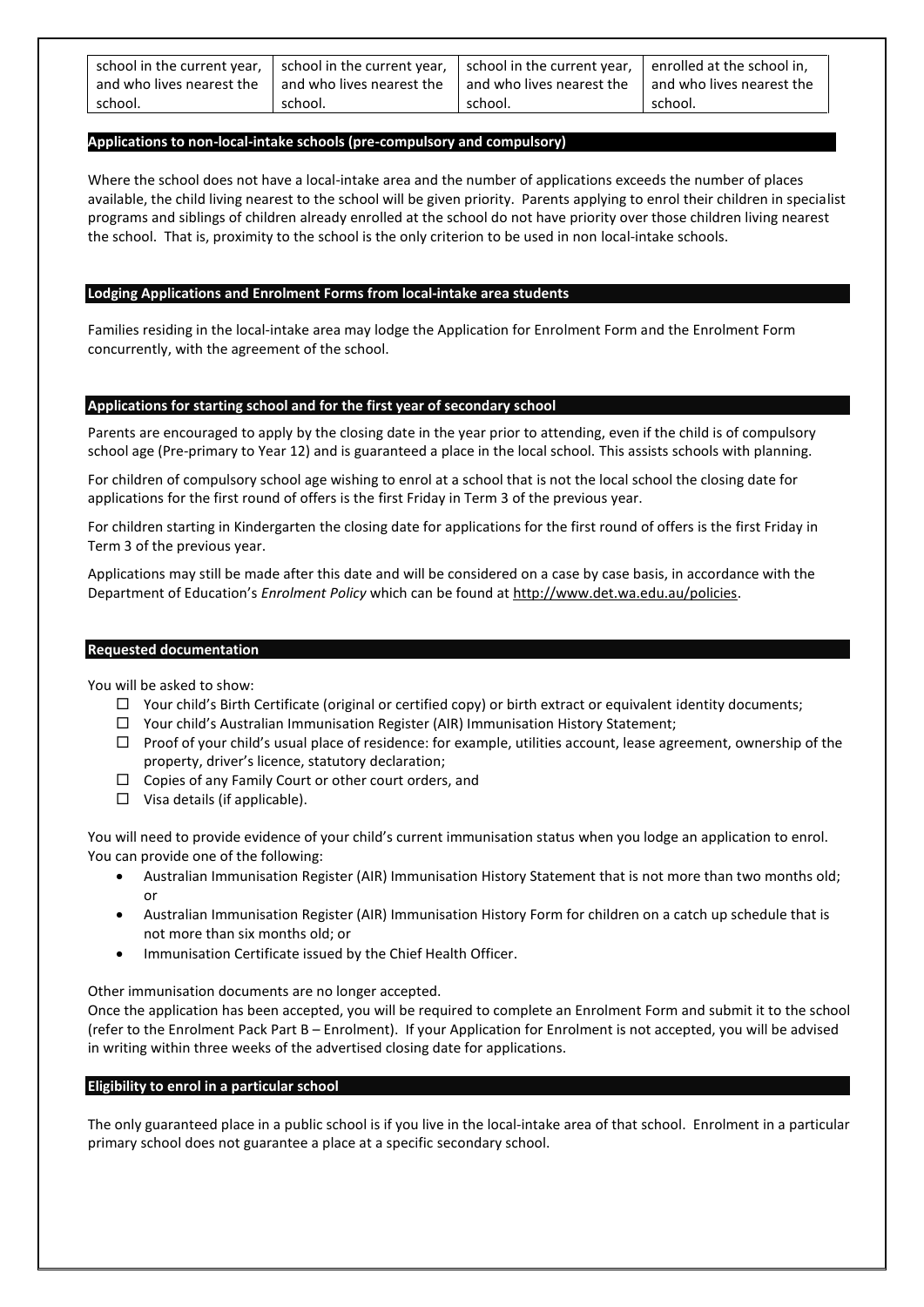#### **Applications to transfer from another school**

Decisions about the enrolment of your child into a specific year of schooling and/or the educational program will be based on age eligibility, as well as the child's level of previous schooling, achievement levels and identified needs.

If you are applying for the following year, you will be advised in writing about your application within three weeks of the closing date for applications (that is after the end of the first week of Term 3). If you are applying for the current year, you will be advised in writing as soon as possible.

Once the application has been accepted, in addition to the Enrolment Form you will also need to supply evidence of your child's progress from the previous school. This can be in the form of reports, records or samples of work.

If your child has gained enrolment from outside the local-intake area into a specialist program, any siblings cannot be guaranteed enrolment to the same school.

#### **Kindergarten**

The Western Australian Government fully funds Kindergarten for age-eligible children in public schools and supplements the cost of Kindergarten in Catholic and independent schools. Children may be enrolled in Kindergarten in one school only, either public or private.

From 2020, only Kindergarten children can only enrol if:

- their immunisation status is 'up to date'; or
- they are on an approved immunisation catch up plan; or
- they meet the criteria to be an exempt child because of particular family circumstances.

#### **Disclosure of information**

#### *For parents of students with disability*

In order to provide an appropriate education program the school may require specific information relating to your child's disability and personal needs to enable the school to make any necessary teaching and learning adjustments. The school may also use the information you provide when applying for specialist resources or services and/or supplementary funding to support your child's education.

#### *Suspensions and exclusions*

Information on any suspensions and exclusions needs to be provided to the school at the time of applying to enrol. This information will help the school to provide your child with any support that may be required.

Children currently under suspension from a public school cannot be enrolled at another public school until the suspension period expires.

Children who have previously been suspended or excluded from a public school may be required to enter into a behaviour agreement with the school if enrolment is accepted.

#### **Confidentiality**

All information provided on this form will be treated confidentially. Section 242 of the *School Education Act 1999* precludes this information from being used for any purpose other than: to determine whether your application for enrolment can be accepted; to assist the school with addressing any needs for your child if enrolment is accepted; and to comply with legal requirements or ministerial directions.

#### **Disputes**

Should you disagree with a school's advice regarding your application for enrolment please contact the principal in the first instance. The Coordinator Regional Operations at your Education Regional Office can provide advice if a concern has not been resolved. Information about formal disputes can be obtained from the school, the Education Regional Office or the Department's *Enrolment Policy* which can be found a[t http://www.det.wa.edu.au/policies.](http://www.det.wa.edu.au/policies)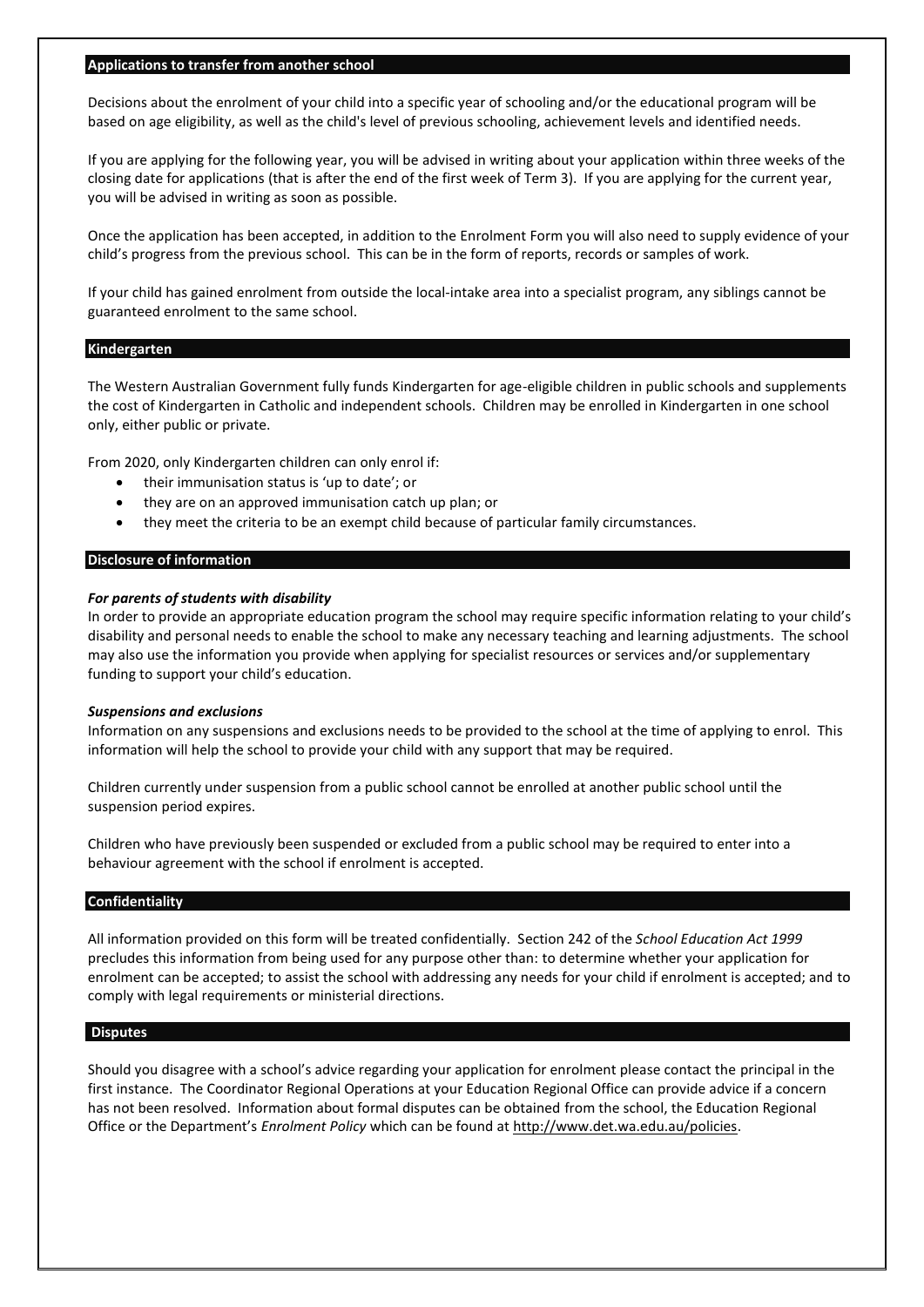

Department of **Education** 



# **Application for Enrolment in a Western Australian Public School (Primary)**

You must complete a separate enrolment application for each student. You need to complete an enrolment application form if:

- You are enrolling a child in Kindergarten for the following year.
- You are enrolling a child in Pre-primary for the following year. ٠
- You are enrolling a child in Year 7 at a new school for the following year.
- ۰ You are enrolling a child transferring from another school in any year level.

Submitting an application for enrolment does not guarantee you will receive a place at the school. The school will notify you in writing of the outcome of your application.

If you are unable to complete this application form, please contact the school for help.

# **SCHOOL NAME**

| <b>School Name</b>                                                                                     |                                                             |
|--------------------------------------------------------------------------------------------------------|-------------------------------------------------------------|
|                                                                                                        | <b>PERSONAL DETAILS</b> (Please complete all details below) |
| <b>Child's Surname</b>                                                                                 |                                                             |
| Legal Surname (if different)                                                                           |                                                             |
| <b>Given Names</b>                                                                                     |                                                             |
| Date of birth (dd/mm/yy)                                                                               | Gender<br>Male<br>Female<br>Not Specified<br>$\prime$       |
| <b>Parent Surname</b>                                                                                  |                                                             |
| <b>Parent First Name</b>                                                                               | <b>Title</b><br>Other<br>Mr<br><b>Mrs</b><br><b>Ms</b>      |
| <b>Residential Address</b><br>(must be completed)<br>Postal Address (If different<br>from residential) | <b>Postcode</b>                                             |
|                                                                                                        | <b>Postcode</b>                                             |
| <b>Telephone (Home)</b>                                                                                | <b>Telephone (Work)</b>                                     |
| <b>Mobile Phone Number</b>                                                                             | Email                                                       |
|                                                                                                        |                                                             |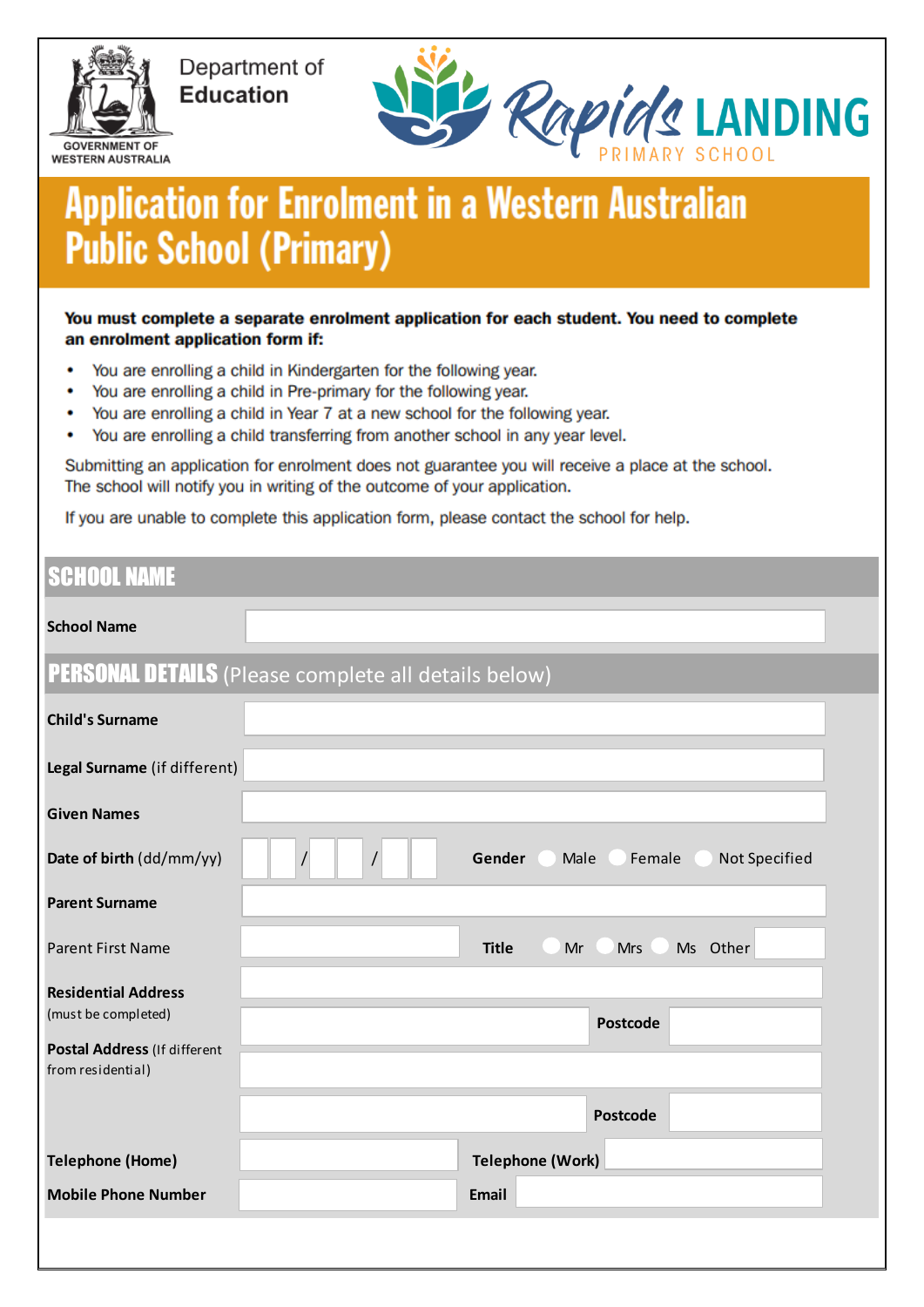| Year Level enrolling in                                                                                              |                                              |                         | <b>Beginning of school Year</b>                                                                                         | <b>YES</b>              | <b>NO</b>                                                                                               |
|----------------------------------------------------------------------------------------------------------------------|----------------------------------------------|-------------------------|-------------------------------------------------------------------------------------------------------------------------|-------------------------|---------------------------------------------------------------------------------------------------------|
| If not start of year, indicate<br>start date (dd/mm/yy)                                                              |                                              | Reason                  |                                                                                                                         |                         |                                                                                                         |
| If applicable, year level your child is currently or last enrolled in (eg Year 1)                                    |                                              |                         |                                                                                                                         |                         |                                                                                                         |
| If applicable, name of school your child is currently or last enrolled                                               |                                              |                         |                                                                                                                         |                         |                                                                                                         |
| Are there any Family Court orders regarding the day to day or long term care, welfare and development of your child? |                                              |                         |                                                                                                                         |                         |                                                                                                         |
| <b>YES</b><br><b>NO</b>                                                                                              | If yes, please provide a copy with enrolment |                         |                                                                                                                         |                         |                                                                                                         |
| Does your child have an Australian Immunisation register (AIR) Immunisation History Statement?                       |                                              |                         |                                                                                                                         |                         |                                                                                                         |
| <b>YES</b><br><b>NO</b>                                                                                              |                                              |                         | Immunisation History Statement that is not more than two months old.                                                    |                         | If your application is accepted, you will be asked to provide an Australian Immunisation Register (AIR) |
| Will there be any siblings attending this school?                                                                    | <b>YES</b>                                   |                         | NO Name/s and year levels:                                                                                              |                         |                                                                                                         |
|                                                                                                                      |                                              |                         |                                                                                                                         |                         |                                                                                                         |
|                                                                                                                      |                                              |                         |                                                                                                                         |                         |                                                                                                         |
| Is your child currently under suspension from a school?                                                              |                                              | <b>YES</b>              | <b>NO</b>                                                                                                               |                         |                                                                                                         |
| If yes, name of school                                                                                               |                                              |                         |                                                                                                                         |                         |                                                                                                         |
| Is your child a permanent resident of Australia?                                                                     |                                              | <b>YES</b><br><b>NO</b> | Country of Birth                                                                                                        |                         |                                                                                                         |
| If Born overseas, date entered Australia:                                                                            |                                              |                         | Visa Number                                                                                                             |                         |                                                                                                         |
| Visa Sub Class Number                                                                                                |                                              | Expiry date             |                                                                                                                         |                         |                                                                                                         |
| Does Your Child have a health or medical condition, disability or additional needs?<br>Details:                      |                                              |                         |                                                                                                                         | <b>YES</b><br><b>NO</b> |                                                                                                         |
| <b>DECLARATION</b>                                                                                                   |                                              |                         |                                                                                                                         |                         |                                                                                                         |
| The information and statements provided in this application for enrolment are true and accurate in relation to:      |                                              |                         |                                                                                                                         |                         |                                                                                                         |
| Name of person enrolling child                                                                                       |                                              |                         |                                                                                                                         |                         |                                                                                                         |
| <b>Relationship to child</b>                                                                                         |                                              |                         |                                                                                                                         |                         |                                                                                                         |
|                                                                                                                      |                                              |                         |                                                                                                                         |                         |                                                                                                         |
| <b>Telephone (Home)</b>                                                                                              |                                              |                         | <b>Telephone (Work)</b>                                                                                                 |                         |                                                                                                         |
| <b>Mobile Phone Number</b>                                                                                           |                                              | Email                   |                                                                                                                         |                         |                                                                                                         |
| Signature                                                                                                            |                                              |                         |                                                                                                                         | <b>Date</b>             |                                                                                                         |
|                                                                                                                      |                                              |                         | If you are completing this form electronically, please place an X in this box to confirm the above information is true. |                         |                                                                                                         |
|                                                                                                                      |                                              |                         |                                                                                                                         |                         |                                                                                                         |
|                                                                                                                      |                                              |                         |                                                                                                                         |                         |                                                                                                         |
|                                                                                                                      |                                              |                         |                                                                                                                         |                         |                                                                                                         |